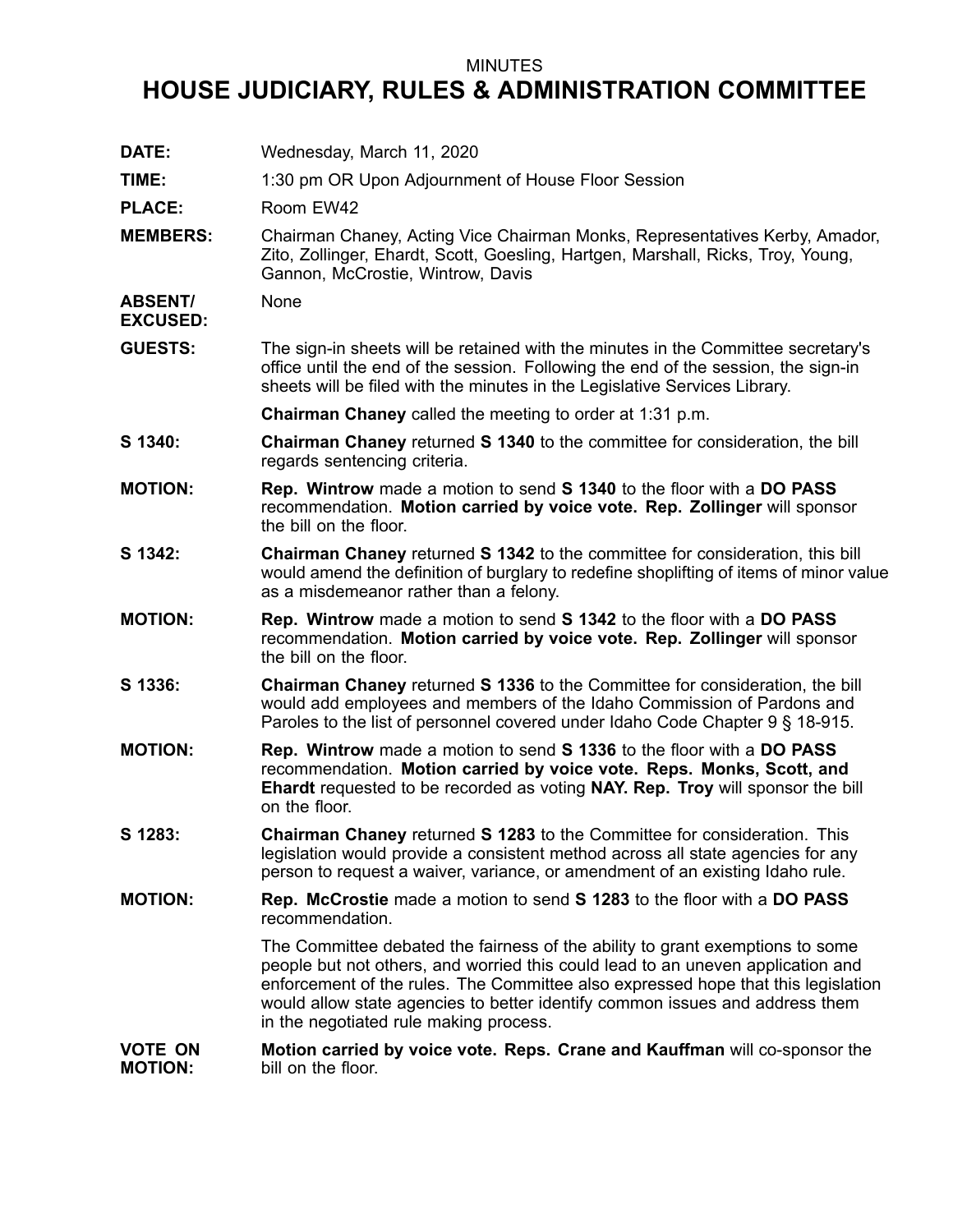- **S 1370: Chairman Chaney** returned **S 1370** to the Committee for consideration. This legislation would clarify that while the Board of Correction may provide employment to prisoners, Idaho code does not create <sup>a</sup> right to employment.
- **MOTION: Rep. Kerby** made <sup>a</sup> motion to send **S 1370** to the floor with <sup>a</sup> **DO PASS** recommendation. He spoke to his motion, stating this legislation will help the overburdened prison system to simplify some procedures.

## **VOTE ON MOTION: Motion carried by voice vote. Rep. Ricks** will sponsor the bill on the floor.

- **S 1371: Chairman Chaney** returned **S 1371** to the Committee for consideration. This legislation amends existing code to provide that an extended parental absence due to military service shall not be considered abandonment or neglect.
- **MOTION: Rep. Kerby** made <sup>a</sup> motion to send **S 1371** to the floor with <sup>a</sup> **DO PASS** recommendation.

The Committee expressed appreciation to the sponsor for bringing this legislation forward and disbelief that such poor treatment of military service members exists.

## **VOTE ON MOTION: Motion carried by voice vote. Rep. Goesling** will sponsor the bill on the floor.

- **S 1338aa: Rep. Young** presented **S 1338aa** stating this legislation is meant to protect private citizens in the event of public records requests. This legislation would allow redacted versions of sensitive information to be presented in the event of <sup>a</sup> public records request. She stated this would ensure they do not lose their rights to privacy in their personal lives when they choose to work with the government.
- **S 1319: Rep. Gibbs** presented **S 1319**, stating legislation enacted in 2016 removed the ability for police to cite dog owners in the event of <sup>a</sup> dog bite until after <sup>a</sup> judge issued <sup>a</sup> court order. He stated this legislation would uphold the intent of the 2016 legislation, but would remove the requirement for <sup>a</sup> court order, allowing police to act more efficiently.

The Committee expressed unease with the unclear language surrounding guilt, until it was explained that <sup>a</sup> citation is not an automatic presumption of guilt until after the fine issued has been paid.

**S 1343: Rep. Zollinger** presented **S 1343**, stating the legislation had been brought by the ski association and mirrors the skier liability act. He stated many mountain bikers are using ski hills in the summer and currently there are very few protections in place for either the bicyclists or the mountain operators. This legislation would require mountain owners to perform duties such as maintenance of trail markers and other basic safety precautions. Bicyclists would assume liability for injury except in cases where mountain owners would be found negligent in the performance of the duties laid out by this legislation.

> Speaking **in support** of the legislation were **Carlie Foster**, Lobby Idaho; **Brad Wilson**, Bogus Basin and ISAA; **Carlos Matutes**, SWIMBA; and **Mat Erpelding**, BMCC. They stated this legislation would fairly distribute the liabilities for any injury, allowing mountain operators the ability to open their land to mountain bikers in the summer. They stated this would create more stable year round jobs for the surrounding communities, more recreational opportunities for Idaho Citizens, and <sup>a</sup> more stable revenue stream for the ski resorts. They further stated the majority of mountain bikers are aware of the risks inherent to the sport and choose to participate regardless, making stricter definitions of the duties of the mountain owners unnecessary.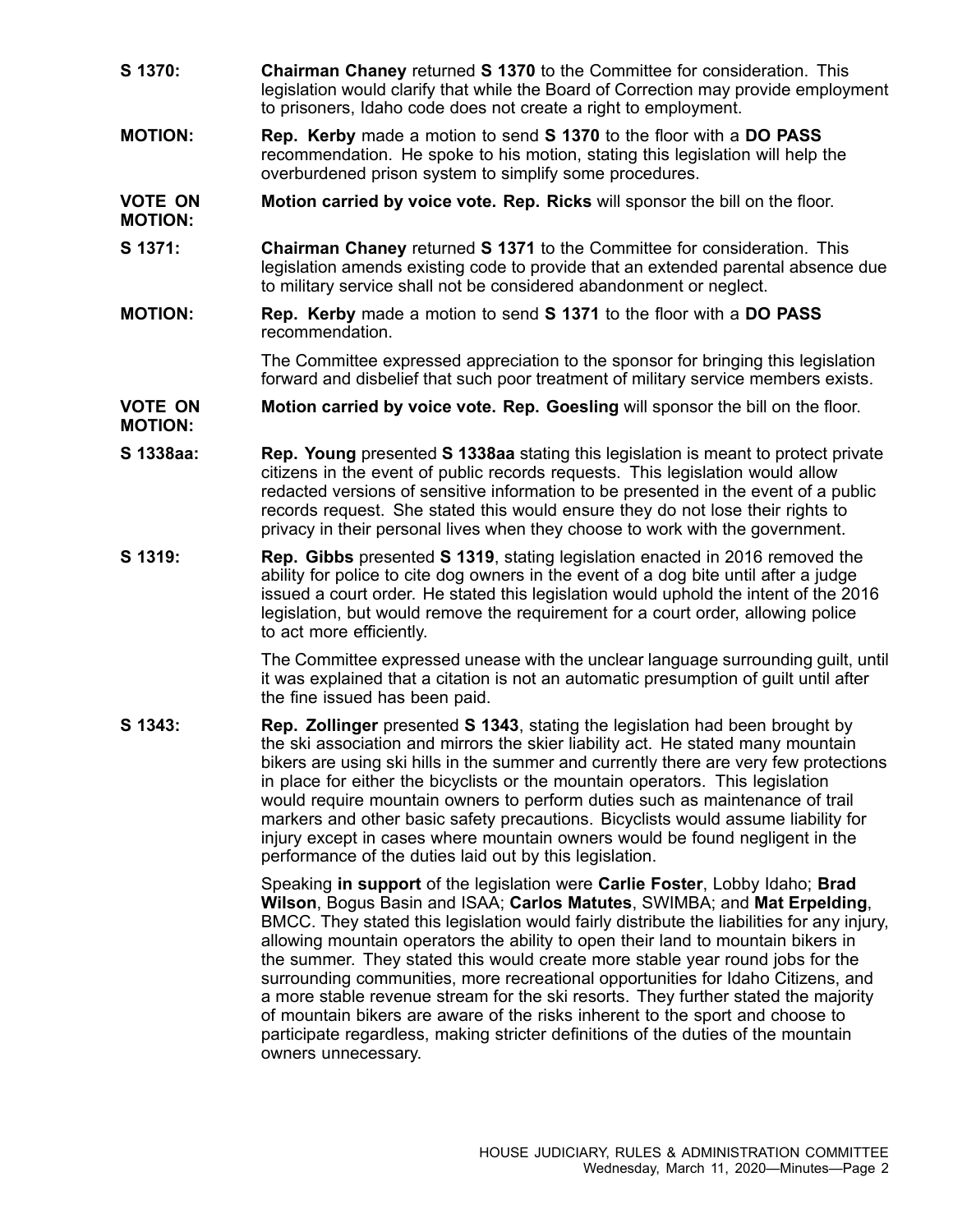Speaking **in opposition** was **Barbara Jordan**, ITLA, stated which this legislation does not adequately cover the duties of the mountain operators in regards to public safety and puts most of the liability on the bicyclists.

**Rep. Zollinger** summarized, stating <sup>a</sup> bill where every stakeholder is in agreement is <sup>a</sup> rare thing and it is <sup>a</sup> good bill. Addressing previous concerns he also emphasized that negligence is covered in this bill and would absolutely still be considered criminal on the part of the mountain owners.

**Chairman Chaney** called <sup>a</sup> recess at 3:16 p.m.

**Chairman Chaney** reconvened the meeting at 3:30 p.m.

**S 1318: Rep. Necochea** introduced **S 1318** and **Sen. Buckner-Webb.** She stated this legislation is meant to increase employment opportunities for people who have been incarcerated and reduce recidivism. The legislation would simply require employers to look at the qualifications of applicants before asking if they have any prior convictions. Rep. Necochea returned to walk the Committee through this legislation in more detail.

> Speaking **in support** of the legislation were **Mat Erplding**, BMCC; **Mone Miller**, Idaho Coalition Against Sexual and Domestic Violence; **Efrain Scott**, self; **John Lee**, self; **Jasmin Meenach**, self; **Ali Rabe**, Jesse Tree; **Ruby Mendez-Mota**, ACLU; **Shelly Nelson**, SHRM; **Jason Zimmerman**, self, **Michael Armand**, Idaho Empathy Network; **Laura Tirrell**, self; **Hellen Lusk**, self; **David Lund**, Bar None; **Michael Spencer**, self; **Allen Reynolds**, self; **Kyle Shockey**, self; **Tom Arkoosh**, IACDL; **Loraine Batt**, self; and **Bill Litster**, Litster-Frost. They shared personal experiences, and cited studies which have proven which rates recidivism are reduced when people with convictions are gainfully employed. They also emphasized this legislation does not prevent businesses from enacting policy to refuse to employ people with past convictions, it simply removes the question from job applications. This would delay the conversation about prior convictions until the candidate's qualifications have been reviewed. It was also stated this legislation would assist with the current housing crisis as well as potentially decreasing instances of domestic abuse, by helping more families maintain <sup>a</sup> stable income and housing situation.

> Speaking **in opposition** to the legislation were **Fred Birnbaum**, Idaho Freedom Foundation; **Kate Haas**, Kestrel West; **Melinda Meril**, Greater North West Grocery Association; and **Alli Megal**, self. They stated this legislation is restrictive and may be onerous for private employers. They further stated this legislation may even encourage people with prior convictions to lie in order to get <sup>a</sup> job. Ms. Haas and Ms. Meril stated their specific objections to the list of exemptions contained in the legislation and voiced their willingness to work with the sponsor in order to amend this legislation because they feel it's <sup>a</sup> good idea which simply needs some changes.

**Brent Smoyer**, Professional Background Screening Association, requested his letter to Committee members be entered into the record. (Attachment)

**Chairman Chaney** called <sup>a</sup> recess at 4:52 p.m.

**Chairman Chaney** reconvened the meeting at 5:01 p.m.

**Rep. Necochea** concluded by stating this bill is not <sup>a</sup> hiring requirement, it simply removes the question about prior convictions from job applications. Any language concerning conditional offers was included to cover situations where employers might proceed to <sup>a</sup> job offer without first giving an interview. She also stated the sponsor was open to making amendments to the bill, however time prevented any amendments. She stated the bill as written is workable and it would give more people <sup>a</sup> fair chance to find employment.